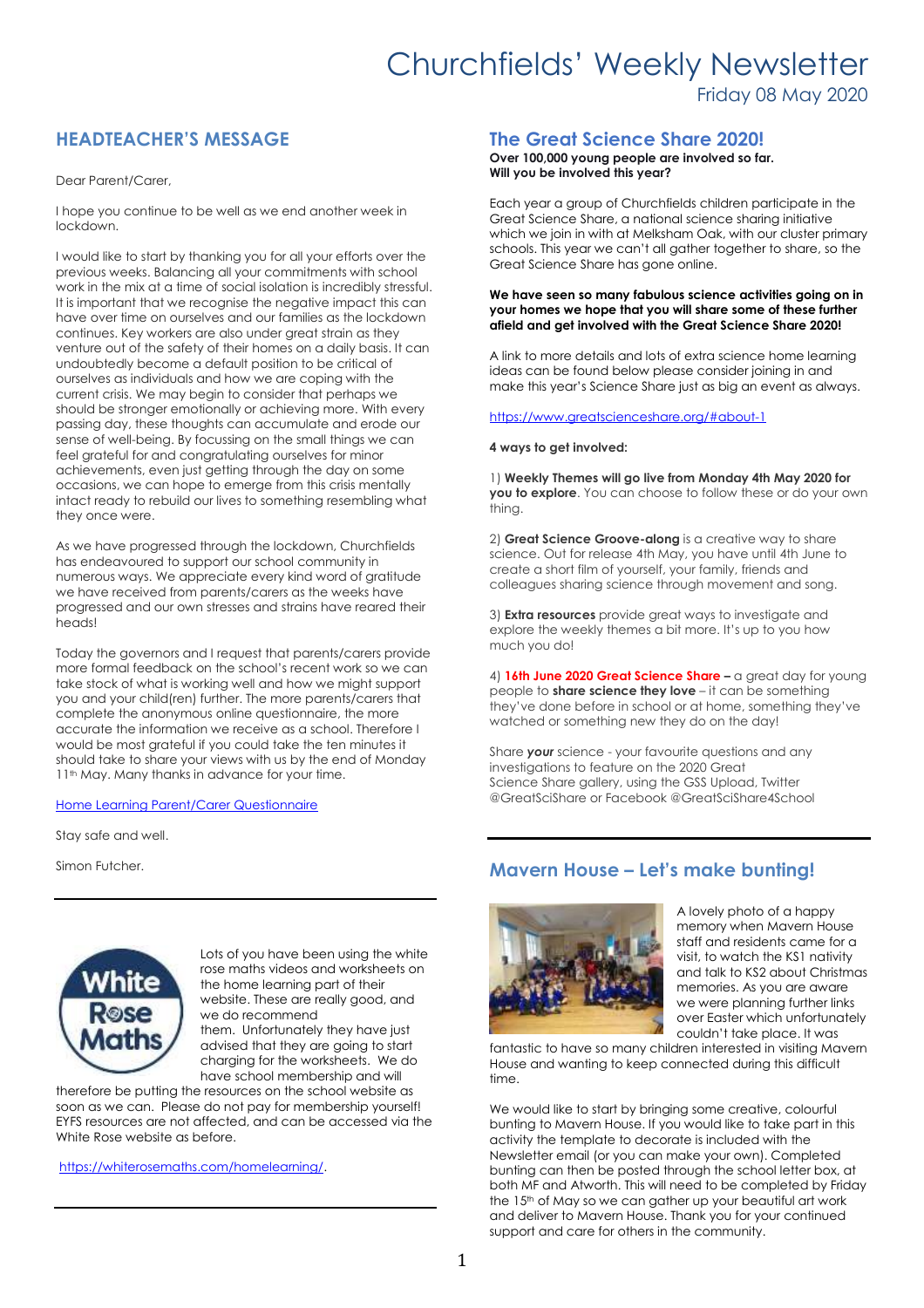# Churchfields' Weekly Newsletter

Friday 08 May 2020

#### **Just a school?**

It's a pile of random buildings With Victorian memories It's the lingering shouts of children

As they play amongst the trees The beginner's skill of swimming Learnt from first steps in the pool But it's never, no it's never No it's never just a school

It's the first day of arrival Pristine uniform so blue It's the great anticipation Moving into Key Stage Two It's the privilege of Year Six Helping others with the rules But it's never, no it's never Not it's never just a school

It's the simple fascination Of a playground cloaked in ice Curiosity and wonder On a bughunt for woodlice It's the warmth of endless summer Seeking shade from sun so cruel But it's never, no it's never No it's never just a school

It's the quiet satisfaction Of a page of sums correct It's the communal enthrallment As a teacher reads a text It's the dawn of understanding Of what makes a molecule But it's never, no it's never No it's never just a school

It's the everlasting friendships Forged in chatter and in play It's knowing that we are a team Together all the way It's acceptance from the others From the footballers – so cool But it's never, no it's never No it's never just a school

It's the passport to our future It's the pride of doing our best It's resilience to keep on going Throughout the hardest test Whatever life can offer We will always have the tools See it's never, no it's never No it's never just a school

**Miss Ottner**

#### **Home learning news**

You have all been very busy again this week and it has been fantastic seeing all your amazing work and hearing what you have been up to. Here is a roundup of what you have shared with us, well done team Churchfields, you are all amazing!



**FALCONS** class have remained busy over the last week, lots of you have been looking at the Man o war Jelly fish, including Ruben, India and Arthur. Lots of lovely pirate bits from Molly, as well as yummy looking biscuits that made Mrs Croker hungry! Please continue to send your work in for me to see, I love being nosey! From, Mrs Croker

**MISS DAVIS AND MRS NORRIS** told us that it has been lovely to receive emails from Robin class this week. Children have been finding out some fascinating facts about underwater creatures, creating pirate crafts and baking. It is also great to hear Robin class are exploring the outdoor environment and even making wildlife documentaries.